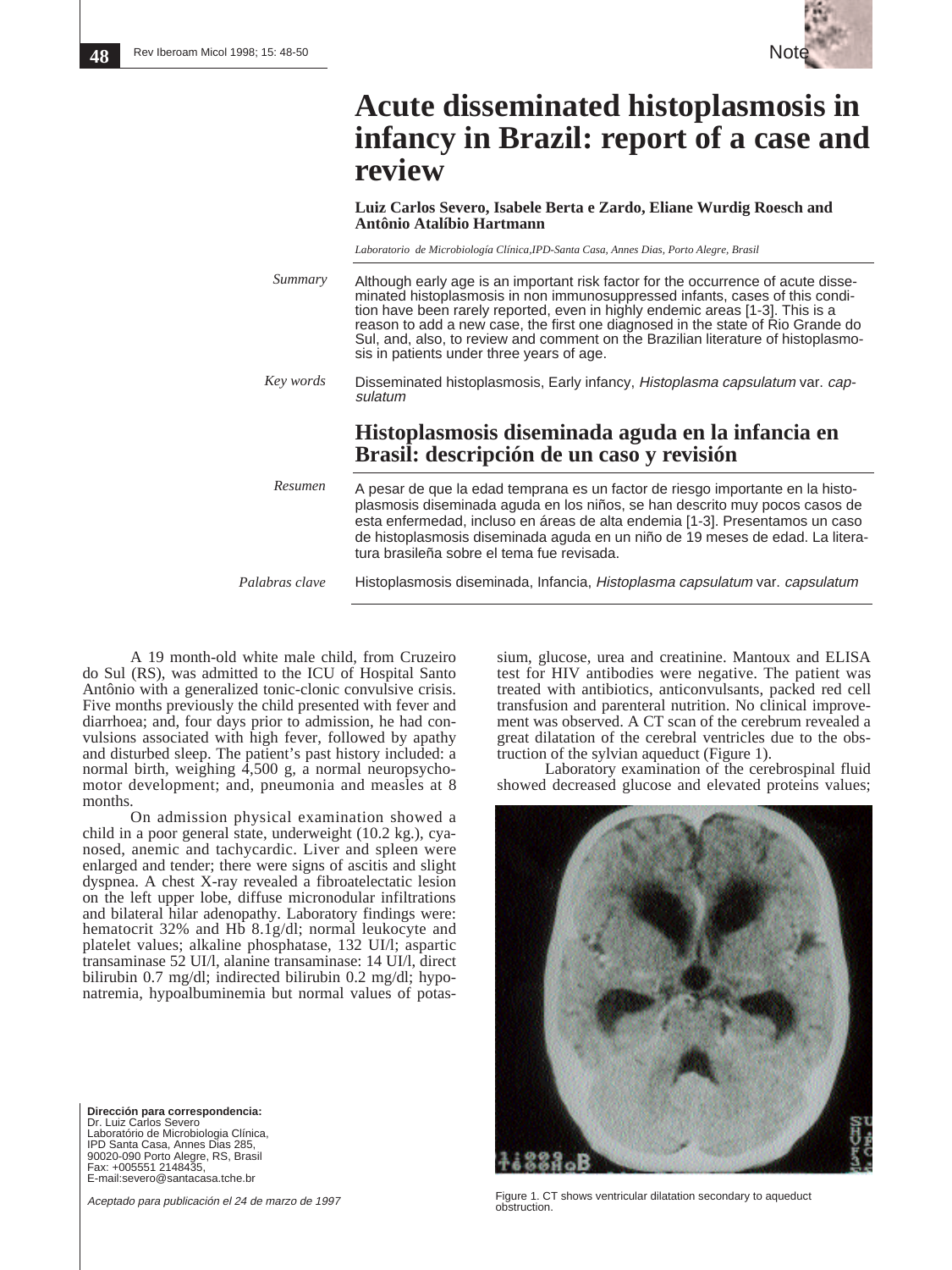hypercellularity with a predominance of neutrophils; two mycological microscopic examination were negative. A CT scan of abdominal organs revealed ascites and retroperitoneal lymphadenopathies (Figure 2). A microscopic examination of the ascitic fluid evidenced a great number of polymorphonuclear leukocytes and few lymphocytes and plasmocytes.



Figure 2. CT shows retroperitoneal lymphadenopathies.

ascitic fluid and also from urine. An immunodiffusion test for histoplasmin presented an M band.

On the 13th day after admission the patient began to receive antifungal drugs (amphotericin B 0.5 mg/kg and fluconazole 6 mg/kg, daily). In spite of the treatment, the patient died 8 days later. Autopsy showed: edema and areas of bronchopneumonic consolidations in both lungs; enlarged hilar nodes, which constricted the main bronchus; the abdominal lymph nodes were also swollen, particularly those of the mesentery region, which had adhered together, forming an extensive mass which dislocated the intestinal loops; hepatosplenomegaly; signs of leptomeningitis and many small areas of inflammation in the brain parenchyma. The important findings in the histologic examination were: in sections stained by H&E extensive areas of necrosis in the lymph nodes; and areas of chronic suppurative reaction with multinucleated cells in the lung and liver. In sections stained by Gomori-Grocott, large aggregates of yeast-like cells compatible with those of *H. capsulatum* were observed in the brain parenchyma, lung, liver, kidneys and adrenal glands.

## **DISCUSSION**

It is noteworthy that the first diagnosis of histoplasmosis in a living human being was made in a six month-old child. He died from an acute disseminated histoplasmosis [4]. Also for the first time the isolated fungus was characterized in its dimorphic phases and its pathogenicity demonstrated for experi-

mental animals [5].

Earthly age is an important risk factor for acquiring the mycosis by non-immunosuppressed hosts. However these cases have rarely been reported, at least in Brazil, even in highly endemic areas.

In early infancy, histoplasmosis usually runs an acute course. It begins as an acute pulmonary infection that rapidly progresses, involving multiple organic systems. Sepsis leukopenia and hepatosplenomegalia are striking symptoms. Death is caused by respiratory failure, digestive hemorrhage, disseminated intravascular coagulation or bacterial sepsis [1-3].

In Brazil, the first case of acute disseminated histoplasmosis in infants was diagnosed in 1946, in a 19 month-old child, when *H. capsulatum* was disclosed in a liver biopsied fragment [6]. Since then, only six other cases have been reported in infancy (less than three years of age) [7-10]. The table presents a summary of these cases, including the present one.

Our patient come from a city situated in the Jacui's river valley, an area of high endemicity, where the H. capsulatum was isolated from soil [11] and sensitization to histoplasmin is the highest (89%), in Rio Grande do Sul [12]. In addition, the grandfather of the patient frequently gathered chicken manure for organic fertilizer, probably the contamination occurred in one of these moments.

|           |           |           |                                                                      |                | Diagnosis |           |
|-----------|-----------|-----------|----------------------------------------------------------------------|----------------|-----------|-----------|
| UF*       | Lung      | Liver     | Other site of infection                                              | H              | С         | ID        |
| <b>SP</b> |           | $\ddot{}$ |                                                                      | $\ddot{}$      | <b>ND</b> | <b>ND</b> |
| BA        | $\ddot{}$ | $+$       | Spleen, lymph nodes,<br>central nervous system                       | $\ddot{}$      | <b>ND</b> | ND.       |
| <b>SP</b> | $\ddot{}$ | $\ddot{}$ |                                                                      | $\ddot{}$      | <b>ND</b> | <b>ND</b> |
| <b>PR</b> |           | ٠         | Central nervous system                                               | $\overline{+}$ | ND.       | <b>ND</b> |
| <b>RJ</b> | $\ddot{}$ | $+$       | Spleen, lymph nodes                                                  | $\ddot{}$      | <b>ND</b> | <b>ND</b> |
| <b>RJ</b> | $\ddot{}$ | $\ddot{}$ | Spleen, lymph nodes                                                  | $\ddot{}$      | <b>ND</b> | <b>ND</b> |
| <b>RJ</b> | $\ddot{}$ | $\ddot{}$ | Spleen, lymph nodes,<br>kidneys, bone marrow                         | $\ddot{}$      | <b>ND</b> | <b>ND</b> |
| <b>RS</b> | $\ddot{}$ | $\ddot{}$ | Spleen, lymph nodes,<br>adrenals, kidneys,<br>central nervous system | $\ddot{}$      | $\ddot{}$ | $\ddot{}$ |
|           |           |           |                                                                      |                |           |           |

(\*) Brazilian provinces; (\*\*) Present case.

H=histopathology; C=culture; ID=immunodiffusion test; ND=not done.

A laparotomy was performed. After removing 500 ml of an yellowish fluid, a swollen, whitened colored, hardened liver was seen. Lesions in the epiploon and multiple voluminous lymph node were also observed. fragments of the liver, peritoneum and lymph nodes were obtained. Histologic sections of these biopsied tissue revealed a granulomatous reaction and numerous yeast like cells. *Histoplasma capsulatum* was isolated from the